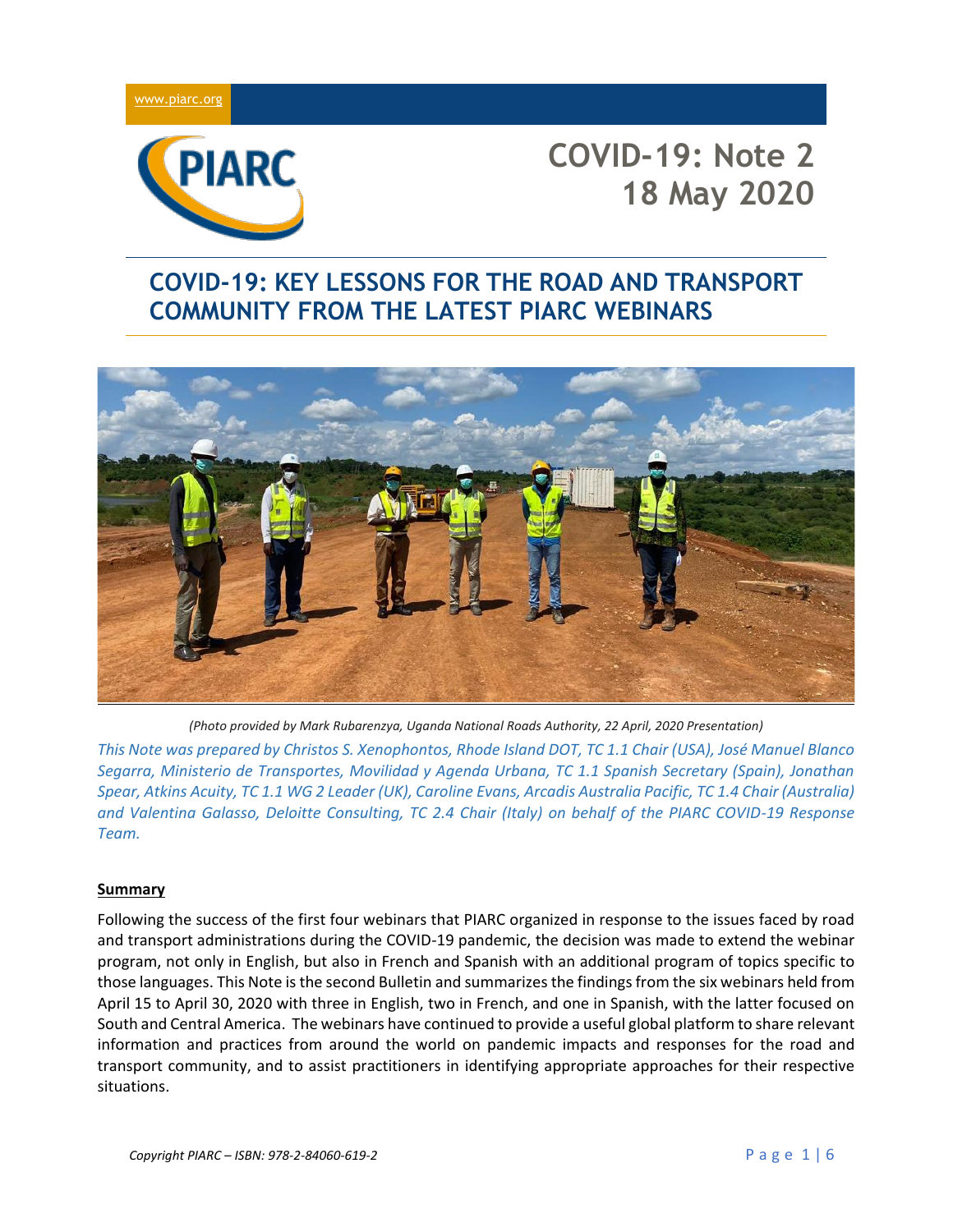Videos and copies of all presentation slides in three languages from the Webinars can be found on PIARC's website.

### **Introduction**

The first PIARC COVID-19 Response Note, published on April 21, 2020, presented some early conclusions about the COVID-19 pandemic and how it is impacting road and transport administrations in multiple ways. These conclusions included:

- The demand for travel and the use of roads, as well as mass transit, both public and shared, has fallen dramatically in response to restrictions on personal mobility, business activity and public anxiety.
- Road transport has proven to be an essential service for the movement of workers, goods and supplies, with the implication that key infrastructure, facilities and services must be kept operational.
- Much of the initial response from road and transport administrations has been focused on ensuring the health and safety of staff, including protecting frontline employees through revised operational procedures and equipment, regulating direct contact with users and making home working effective.
- There has also been a need to examine relationships between road and transport agencies and their private sector supply chain, amend contractual arrangements where necessary, but also to protect the integrity of suppliers and jobs in anticipation of the recovery period.
- The impact of COVID-19 will have medium to long term consequences for the road sector, some of which will present positive opportunities as well as challenges.

The subsequent webinars reported here continue to confirm these conclusions, adding further specific evidence as to their validity.

## **The PIARC COVID-19 Webinars**

The six Webinars summarized here were held between April 15<sup>th</sup> and April 30<sup>th</sup>, with three in English, two in French, and one in Spanish, with the latter focused on South and Central America. Notably the Webinars in French and Spanish had a separate program of presentations.

The findings from the webinars, building on the previous findings, are presented below. They are very relevant for both high- and low-income countries as the Webinars included a diverse portfolio of presentations from countries throughout the world, such as Andorra, Belgium, Benin, Burkina Faso, Equador, France, Italy, Ivory Coast, Japan, Mexico, Norway, Poland, Portugal, Spain, Switzerland, Tunisia, Uganda, United Kingdom, and the United States of America. The Webinars also include the perspective from the Contractors Professional Associations' (CICA) and of the International Association of Transport Regulators (IATR). The presentations also touched on a number of different areas such as various operational measures taken by road and transport administrations, business continuity, the role of road network operations and ITS, financial consequences for toll road and public transport operators, issues faced by mass transit, and perspectives of mobility, freight, and resilience among others. The Question and Answer sessions were also dynamic, with 280 participants to the six Webinars coming from 49 countries, showcasing PIARC's global outreach and contributing to the exchange of ideas between experts.

# **Summary of Key Emerging Issues**

Based on the six webinars, the following key issues and commonalities have been identified across the topics, countries and organizations presented. As noted, the issues validate, and further expand, the evidence base on the COVID-19 pandemic gathered from the first four webinars. The full recordings and PDF copies of these presentations can be accessed from on a dedicated PIARC page, [https://www.piarc.org/en/News-Agenda-](https://nam02.safelinks.protection.outlook.com/?url=https%3A%2F%2Fwww.piarc.org%2Fen%2FNews-Agenda-PIARC%2FCoronavirus-PIARC-and-Covid-19&data=02%7C01%7CCaroline.Evans%40arcadis.com%7Cbd9a8d566ad1475179a508d7d4a4673d%7C7f90057d3ea046feb07ce0568627081b%7C1%7C0%7C637211674882818069&sdata=0Xg8Ep5vPIqjNIiVtDOboIHWZDAsKqHtjdAazknqydI%3D&reserved=0)[PIARC/Coronavirus-PIARC-and-Covid-19.](https://nam02.safelinks.protection.outlook.com/?url=https%3A%2F%2Fwww.piarc.org%2Fen%2FNews-Agenda-PIARC%2FCoronavirus-PIARC-and-Covid-19&data=02%7C01%7CCaroline.Evans%40arcadis.com%7Cbd9a8d566ad1475179a508d7d4a4673d%7C7f90057d3ea046feb07ce0568627081b%7C1%7C0%7C637211674882818069&sdata=0Xg8Ep5vPIqjNIiVtDOboIHWZDAsKqHtjdAazknqydI%3D&reserved=0)

The issues can be split into the following four categories: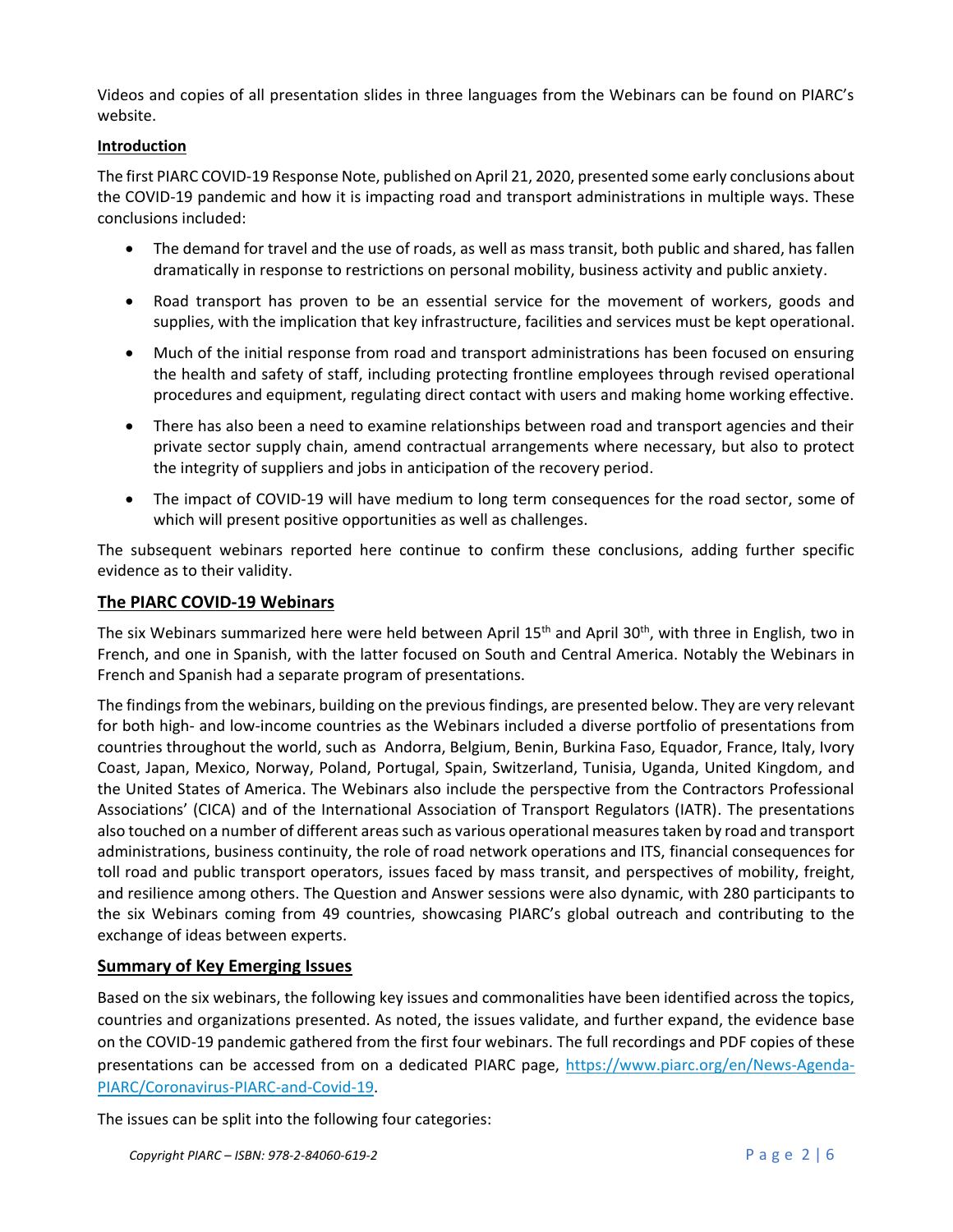- General impacts and approaches.
- Road network operation, freight and logistics.
- Construction work.
- Economic impacts and future resilience planning.

#### *General Impacts and Approaches*

- There is wide-spread application of Government approaches of "Avoid the 3 Cs" Closed Spaces, Crowed Places, and Close Contact Settings. Against this general message, a parallel principle is to guarantee mobility for those people (such as health workers or truck drivers) who need it for essential or critical activities and services.
- Traffic volumes have continued to see a significant decrease due to COVID-19, in some cases by 50 70%, and even more so in some countries, during the phase in which they have applied the most restrictive measures on mobility and the closure of non-essential activities, reaching decreases of more than 90%. Freight although has fallen by less than general traffic, in the range of 15 – 30% to sometimes more than 50% when non-essential activities have been closed.
	- In UK, traffic levels have fallen to levels last seen in 1955. Similar falls are seen in other European countries. Additionally, in Switzerland, it has been observed that there has been a more dramatic reduction in activity space – people are travelling more locally over shorter distances. Such reduced trip length is partially a reflection of working from home. There has been an 80% reduction in opportunities to meet people in some countries. Peaks in travel have become less pronounced since people are currently not commuting at fixed times. The promotion of staggered timetables to avoid congestion in collective transport has further contributed to this.
	- Changes in demand vary by mode. Mass transit has collapsed in many places as services have been suspended, travel restrictions are in place, or people feel nervous in crowded trains and buses. Additionally, in the USA, Transportation Network Companies (TNCs) such as Uber and Lyft have banned people from sharing rides, whilst demand has likewise contracted due to passenger anxiety around shared transport. Some countries have indicated that they are hesitant to allow a return to high-occupancy transit, and have implemented social distancing measures (e.g. blocking off seats) at least in the short-term.
	- It should be indicated here, that the treatment of taxis and ride-hailing has been different according to countries and cities, varying from the closure of the service, to advise not to use it, or not to adopt any measure except the limitation of the maximum number of occupants
	- The flight from mass transit has led, in some cases, to people reverting to active modes of transportation, and their consequent advantages, but in others to own cars. If this trend is not reversed, or if measures are not adopted, problems of congestion, pollution, noise, lack of space, etc., could be exacerbated.
	- By contrast, cycling has increased, sometimes massively, up 180% in one instance in Switzerland, but also evidenced in other countries. Walking initially fell, but has now recovered and may be increasing above pre-pandemic levels. In the short-term, some cities and countries are planning for temporary infrastructure and re-allocation of road-space to allow for high levels of walking and cycling in a socially distanced manner and as an alternative to motorized public transport.
	- The results can feed into dynamic mode choice modelling, stated-preference surveys and the tracking of on-going behavioral changes; the question is whether the changes being seen are stable or not, and will remain, at least in part, after the pandemic ends.
- Along with consistent evidence in an improvement in air quality and traffic noise, road accidents appear to have reduced; however, there is evidence that some countries are experiencing an increase in the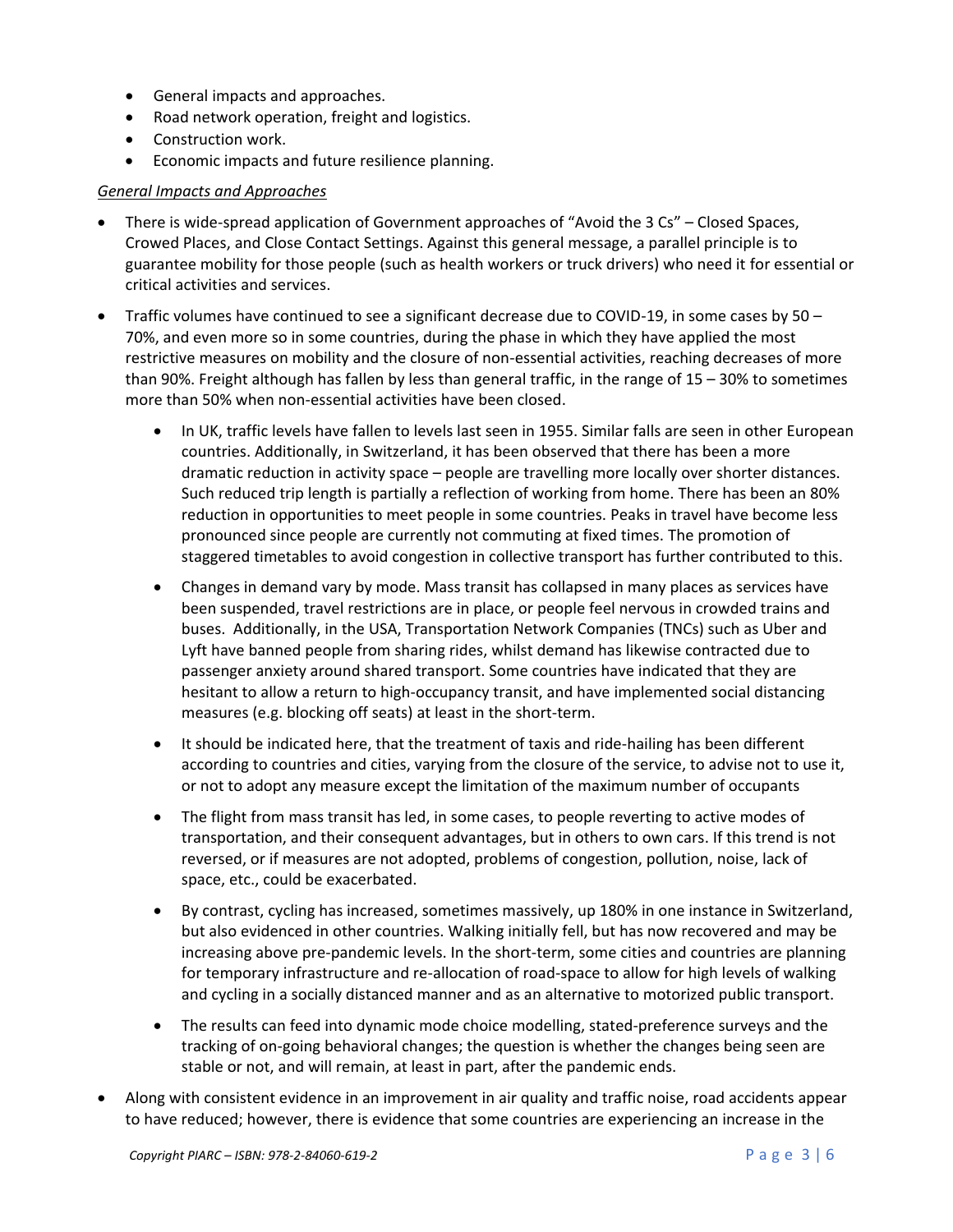severity of accidents, including fatalities, as a result of higher speeds. Stronger enforcement is required to tackle this.

- COVID-19 has caused temporary re-introduction of border controls between nations. Border restrictions, including new requirements for people to have their temperature checked or complete health questionnaires, have resulted in major queues on approach roads and delays in crossing. Passengers have also been increasingly subjected to 14 days domestic quarantine and self-isolation arrangements. However, a range of mitigating actions have been put in place for essential goods and services; for example, some countries have opened additional traffic lanes at the border, some exempt truck drivers from restrictions on movement or quarantine, or have placed fast-track measures for processing through truck drivers;
- Working at home has increased and may lead to new forms of organizational management after the pandemic. In the short-term, there are operational and human resource issues around making homeworking effective. There are also issues of cyber-security of personal computers and networks which are being addressed through urgent advances in Information and Communications Technology (ICT).
- Towards the end of April there has begun to be a shift in planning within road and transport agencies towards restarting of economic and social activity, although this shift varies between country and their ability to manage COVID-19 transmission. This suggests the need for PIARC and others to start thinking about the COVID-19 pandemic in different phases rather than a single event, with different responses needed in each phase and that there is a need to begin planning for the post-crisis phase.

#### *Road Network Operation, Freight and Logistics*

- In some countries, such as Portugal, Korea or France, VMS has been used to convey travel and other public health messages. Additionally, in Norway, network information is distributed via the web, phones or social media. Such approaches are efficient, easy to implement and low-cost.
- A common theme across the Webinars was that freight movement has become even more critical in order to maintain economic activity and the integrity of the supply chain, including health supplies and food. General traffic has declined, but heavy trucks have remained broadly stable on key routes especially according to the more or less severe closure of activities.
- A key issue is information for freight operators and truck drivers on availability of road facilities and services. In France for example, information has been provided through a government site on opening of fuel stations, rest areas and overnight accommodation.
- In many countries, rest areas or other accommodations and food facilities en route have often been closed, impacting the ability of truck drivers to get sustenance on their journeys. Elsewhere rest areas have remained open, but with enhanced sanitary arrangements in place. Other initiatives include cleaning kits, and free coffee for truck drivers.

#### *Construction Work*

- Substantial effort and financial assistance have been provided to support the construction sector, preserve jobs and prepare for restarting during the recovery (e.g. deferral of taxes, furlough schemes).
- Contractors have not generally suspended works on construction sites, but are continuing in compliance with safety and sanitary regulations from Government. Some non-essential works have been postponed, in part because of shortages of materials or manpower. In some countries, there have been some workforce problems due to foreign workers going home.
- The primary concern of contractors is ensuring employees health and safety, for example in providing Personal Protective Equipment (PPE). Approaches vary across the World e.g. between urban and rural areas, between countries, and there are a range of issues, for example, availability of masks, appropriate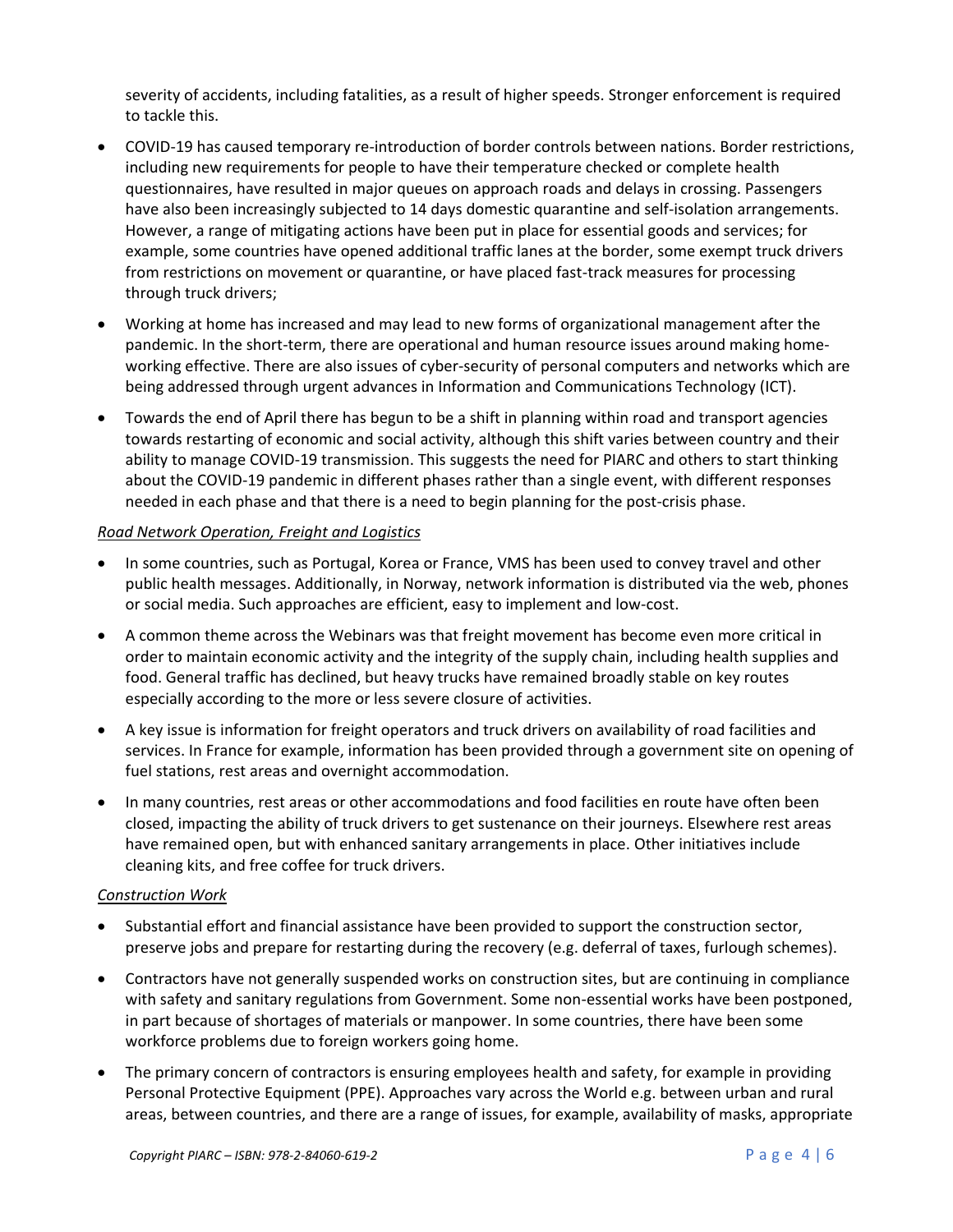water supply (for handwashing), transport to and from site, workers accommodation and canteens – in some countries, hotels have been closed and this caused issues for contractors

- Social distancing distances also vary e.g. 1 metre in France compared to 1.5 metres in Poland, 2 metres in some other places. Other measures include requiring the wearing of face-masks, blocking seats on works buses, management of hotels and canteens.
- Administrative work has moved in many countries to remote operation e.g. avoiding physical meetings, sending letters by e-mail, waiving physically signing attendance lists etc.
- Contractual conditions have also been eased e.g. requiring a performance bond or guarantee of 3% of contract value rather than the usual 10%. "Force Majeure" has been invoked in some contracts, but this is potentially a complex area and legal definitions, and the rights and obligations of contractor and client, are not the same everywhere. This has the potential to result in lengthy and costly litigation if it is not well handled.
- Looking ahead, construction activity is amongst the first sectors to restart as lockdowns comes to an end. However, health and safety precautions and social-distancing will reduce productivity and business continuity may also be hit by a possible second or third wave of COVID-19 infections later in the year.

#### *Economic Impacts and Future Resilience Planning*

- The economic impact of COVID-19 is widespread across governments, public agencies and private sector operators across the road and transport sector.
- For example, toll road concessions and operators have been hard-hit. In Italy, there was a 60-80% decrease in light traffic. 25% decrease in heavy vehicles and a 50% decrease in car movements. This has been mirrored in toll revenue received.
- Other impacts have been observed on the banking system. Loan disbursements are projected to decline by 50% to June 2020 due to delays in project execution. Additionally, there is a risk to the private sector financing for PPP projects which could delay completion of planned projects.
- From a resilience perspective, a pandemic is an unwanted event which has a low probability, but very high consequences at the economic and social levels. COVID-19 certainly reflects this. There are cascading effects where less capacity to handle one problem increases the risk of another problem. The world is in the process of learning from experience, in order to better prepare for future unwanted threats.
- A key question asked from a planning perspective is that we need to be mindful of how long the COVID-19 pandemic will last and how long our strategies are relevant.

# **Final Remarks**

Based on its initial activities, the PIARC COVID-19 Response Team is continuing to organize further webinars, bringing in new countries, organizations and focus areas. The findings of these events will be presented in a future note and Report.

PIARC is also engaging with partner organizations (e.g. DFID) and starting to evaluate how the Terms of Reference and other activities of its Technical Committees and Task Forces may need to adapt as a result of COVID-19.

This Note was prepared by the PIARC COVID-19 Response Team:

| Patrick Mallejacq, Secretary General, PIARC (Team chair)              | Caroline Evans, Arcadis Australia Pacific, TC 1.4 Chair (AU)          |
|-----------------------------------------------------------------------|-----------------------------------------------------------------------|
| (FR)<br>Christos Xenophontos, Rhode Island DOT, TC 1.1 Chair<br>(USA) | Yukio Adachi, Hanshin Expressway Engineering Co, TC 1.5<br>Chair (JP) |